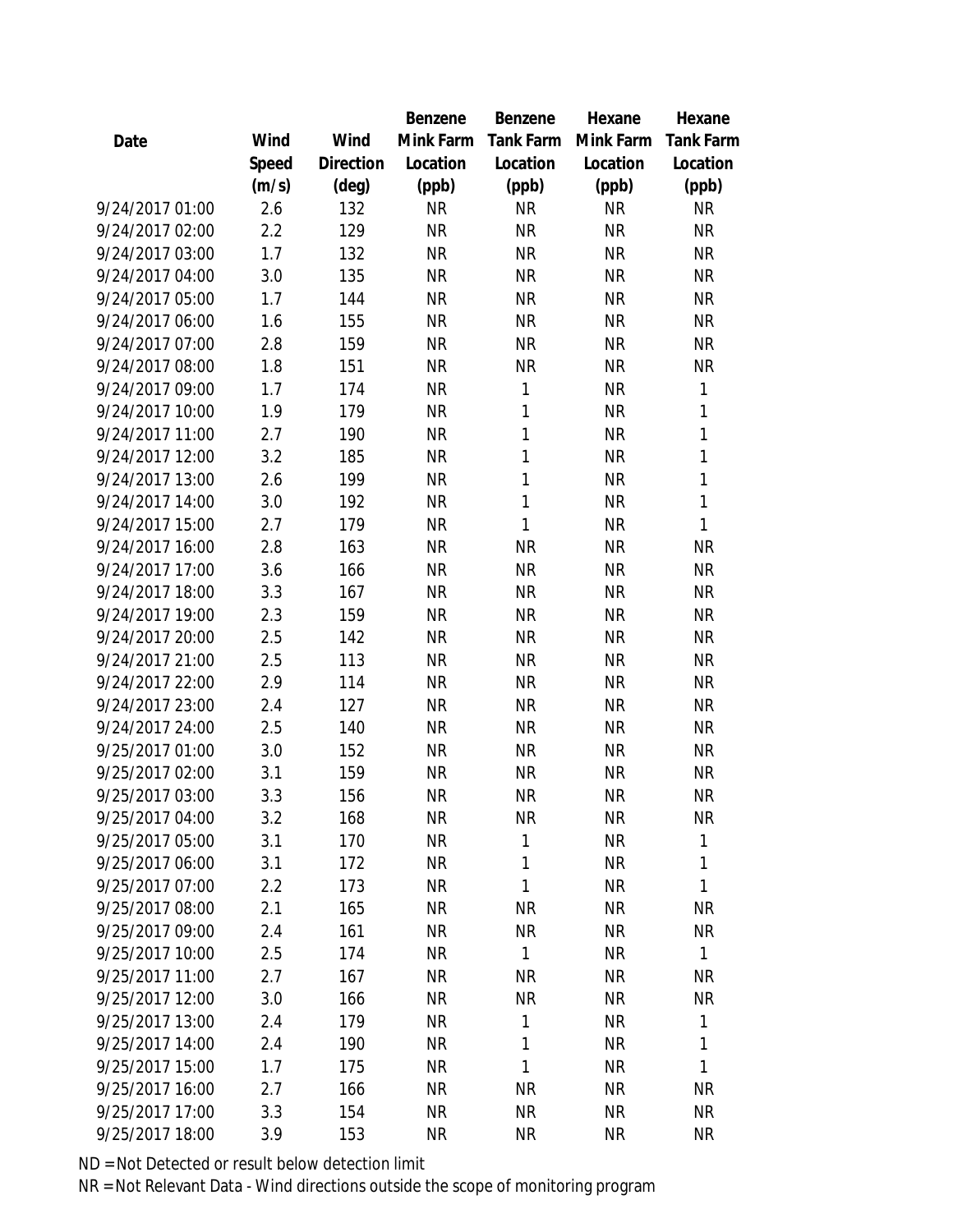|                 |       |           | Benzene   | Benzene   | Hexane         | Hexane           |
|-----------------|-------|-----------|-----------|-----------|----------------|------------------|
| Date            | Wind  | Wind      | Mink Farm | Tank Farm | Mink Farm      | <b>Tank Farm</b> |
|                 | Speed | Direction | Location  | Location  | Location       | Location         |
|                 | (m/s) | (deg)     | (ppb)     | (ppb)     | (ppb)          | (ppb)            |
| 9/25/2017 19:00 | 3.0   | 146       | <b>NR</b> | <b>NR</b> | <b>NR</b>      | <b>NR</b>        |
| 9/25/2017 20:00 | 2.9   | 139       | <b>NR</b> | <b>NR</b> | <b>NR</b>      | <b>NR</b>        |
| 9/25/2017 21:00 | 3.0   | 138       | <b>NR</b> | <b>NR</b> | <b>NR</b>      | <b>NR</b>        |
| 9/25/2017 22:00 | 2.9   | 142       | <b>NR</b> | <b>NR</b> | <b>NR</b>      | <b>NR</b>        |
| 9/25/2017 23:00 | 2.9   | 136       | <b>NR</b> | <b>NR</b> | <b>NR</b>      | <b>NR</b>        |
| 9/25/2017 24:00 | 2.8   | 149       | <b>NR</b> | <b>NR</b> | <b>NR</b>      | <b>NR</b>        |
| 9/26/2017 01:00 | 3.3   | 164       | <b>NR</b> | <b>NR</b> | <b>NR</b>      | <b>NR</b>        |
| 9/26/2017 02:00 | 3.1   | 165       | <b>NR</b> | <b>NR</b> | <b>NR</b>      | <b>NR</b>        |
| 9/26/2017 03:00 | 3.2   | 176       | <b>NR</b> | NoData    | <b>NR</b>      | NoData           |
| 9/26/2017 04:00 | 3.3   | 171       | <b>NR</b> | NoData    | <b>NR</b>      | NoData           |
| 9/26/2017 05:00 | 3.3   | 169       | <b>NR</b> | <b>NR</b> | <b>NR</b>      | <b>NR</b>        |
| 9/26/2017 06:00 | 2.8   | 168       | <b>NR</b> | <b>NR</b> | <b>NR</b>      | <b>NR</b>        |
| 9/26/2017 07:00 | 3.1   | 169       | <b>NR</b> | <b>NR</b> | <b>NR</b>      | <b>NR</b>        |
| 9/26/2017 08:00 | 2.8   | 173       | <b>NR</b> | 1         | <b>NR</b>      | $\mathbf{1}$     |
| 9/26/2017 09:00 | 2.7   | 177       | <b>NR</b> | 1         | <b>NR</b>      | 1                |
| 9/26/2017 10:00 | 2.7   | 195       | <b>NR</b> | 1         | <b>NR</b>      | $\overline{2}$   |
| 9/26/2017 11:00 | 3.7   | 201       | <b>NR</b> | 1         | <b>NR</b>      | 1                |
| 9/26/2017 12:00 | 4.0   | 211       | <b>NR</b> | 1         | <b>NR</b>      | 1                |
| 9/26/2017 13:00 | 4.8   | 206       | <b>NR</b> | 1         | <b>NR</b>      | $\mathbf{1}$     |
| 9/26/2017 14:00 | 5.4   | 216       | <b>NR</b> | 1         | <b>NR</b>      | 1                |
| 9/26/2017 15:00 | 4.8   | 220       | <b>NR</b> | 1         | <b>NR</b>      | 1                |
| 9/26/2017 16:00 | 4.5   | 215       | <b>NR</b> | 1         | <b>NR</b>      | $\mathbf{1}$     |
| 9/26/2017 17:00 | 4.0   | 225       | <b>NR</b> | 1         | <b>NR</b>      | 1                |
| 9/26/2017 18:00 | 4.0   | 228       | <b>NR</b> | 1         | <b>NR</b>      | $\mathbf{1}$     |
| 9/26/2017 19:00 | 2.8   | 257       | 1         | 1         | 1              | 3                |
| 9/26/2017 20:00 | 3.5   | 296       | 1         | <b>NR</b> | $\overline{2}$ | <b>NR</b>        |
| 9/26/2017 21:00 | 4.1   | 319       | 1         | <b>NR</b> | $\overline{2}$ | <b>NR</b>        |
| 9/26/2017 22:00 | 4.4   | 329       | 1         | NR        | $\overline{2}$ | NR               |
| 9/26/2017 23:00 | 3.2   | 333       | 1         | <b>NR</b> | 3              | <b>NR</b>        |
| 9/26/2017 24:00 | 3.3   | 328       | 1         | <b>NR</b> | 4              | <b>NR</b>        |
| 9/27/2017 01:00 | 3.6   | 329       | 1         | <b>NR</b> | 4              | <b>NR</b>        |
| 9/27/2017 02:00 | 3.4   | 325       | 1         | <b>NR</b> | 3              | <b>NR</b>        |
| 9/27/2017 03:00 | 3.2   | 329       | 1         | <b>NR</b> | 3              | <b>NR</b>        |
| 9/27/2017 04:00 | 2.8   | 338       | 1         | <b>NR</b> | 4              | <b>NR</b>        |
| 9/27/2017 05:00 | 3.0   | 352       | 1         | <b>NR</b> | 1              | <b>NR</b>        |
| 9/27/2017 06:00 | 3.2   | 5         | 1         | <b>NR</b> | 1              | <b>NR</b>        |
| 9/27/2017 07:00 | 2.9   | 356       | 1         | <b>NR</b> | 1              | <b>NR</b>        |
| 9/27/2017 08:00 | 3.3   | 359       | 1         | <b>NR</b> | 1              | <b>NR</b>        |
| 9/27/2017 09:00 | 3.2   | 355       | 1         | <b>NR</b> | 1              | <b>NR</b>        |
| 9/27/2017 10:00 | 3.0   | 347       | 1         | <b>NR</b> | $\overline{2}$ | NR               |
| 9/27/2017 11:00 | 3.2   | 345       | 1         | <b>NR</b> | 1              | <b>NR</b>        |
| 9/27/2017 12:00 | 3.0   | 333       | 1         | <b>NR</b> | 1              | <b>NR</b>        |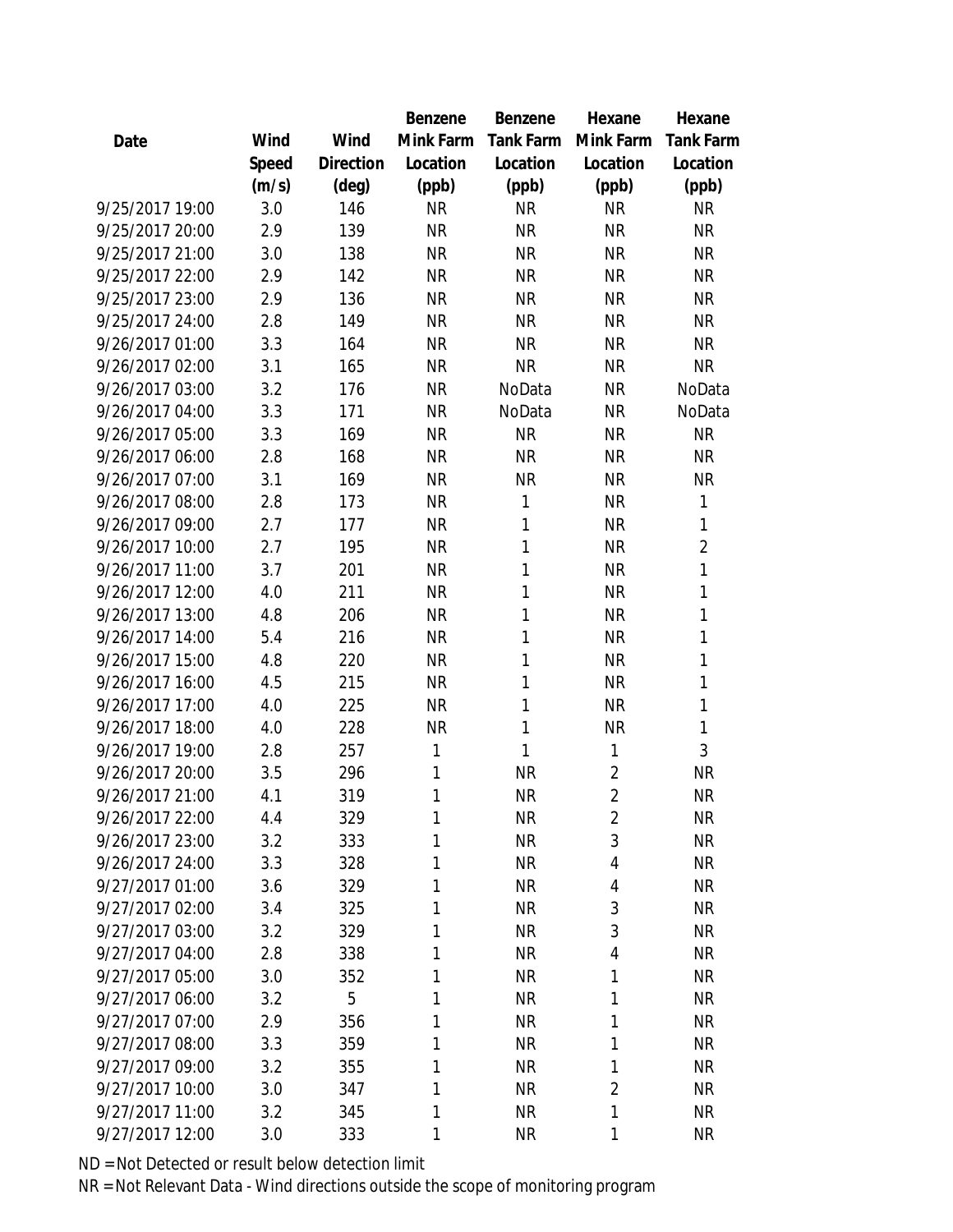|                 |       |                | Benzene        | <b>Benzene</b> | Hexane         | Hexane           |
|-----------------|-------|----------------|----------------|----------------|----------------|------------------|
| Date            | Wind  | Wind           | Mink Farm      | Tank Farm      | Mink Farm      | <b>Tank Farm</b> |
|                 | Speed | Direction      | Location       | Location       | Location       | Location         |
|                 | (m/s) | (deg)          | (ppb)          | (ppb)          | (ppb)          | (ppb)            |
| 9/27/2017 13:00 | 3.5   | 319            | 1              | <b>NR</b>      | 1              | <b>NR</b>        |
| 9/27/2017 14:00 | 3.7   | 313            | 1              | <b>NR</b>      | $\overline{2}$ | <b>NR</b>        |
| 9/27/2017 15:00 | 3.6   | 321            | 1              | <b>NR</b>      | 1              | <b>NR</b>        |
| 9/27/2017 16:00 | 3.9   | 313            | 1              | <b>NR</b>      | 4              | <b>NR</b>        |
| 9/27/2017 17:00 | 3.8   | 326            | 1              | <b>NR</b>      | 3              | <b>NR</b>        |
| 9/27/2017 18:00 | 3.3   | 335            | 1              | <b>NR</b>      | 3              | <b>NR</b>        |
| 9/27/2017 19:00 | 3.4   | 338            | 1              | <b>NR</b>      | 3              | <b>NR</b>        |
| 9/27/2017 20:00 | 3.1   | 342            | 1              | <b>NR</b>      | 1              | <b>NR</b>        |
| 9/27/2017 21:00 | 2.7   | 353            | 1              | <b>NR</b>      | 1              | <b>NR</b>        |
| 9/27/2017 22:00 | 3.3   | 350            | 1              | <b>NR</b>      | 1              | <b>NR</b>        |
| 9/27/2017 23:00 | 2.6   | 357            | 1              | <b>NR</b>      | 1              | <b>NR</b>        |
| 9/27/2017 24:00 | 2.3   | 353            | 1              | <b>NR</b>      | 1              | <b>NR</b>        |
| 9/28/2017 01:00 | 2.1   | 354            | 1              | <b>NR</b>      | 1              | <b>NR</b>        |
| 9/28/2017 02:00 | 1.6   | 4              | 1              | <b>NR</b>      | 1              | <b>NR</b>        |
| 9/28/2017 03:00 | 1.3   | 354            | 1              | <b>NR</b>      | 1              | <b>NR</b>        |
| 9/28/2017 04:00 | 1.7   | 356            | 1              | <b>NR</b>      | 1              | <b>NR</b>        |
| 9/28/2017 05:00 | 1.6   | 1              | 1              | <b>NR</b>      | 1              | <b>NR</b>        |
| 9/28/2017 06:00 | 1.8   | 350            | 1              | <b>NR</b>      | 4              | <b>NR</b>        |
| 9/28/2017 07:00 | 1.9   | 356            | $\overline{2}$ | <b>NR</b>      | 11             | <b>NR</b>        |
| 9/28/2017 08:00 | 1.8   | $\overline{2}$ | 1              | <b>NR</b>      | $\mathbf{1}$   | <b>NR</b>        |
| 9/28/2017 09:00 | 1.9   | 354            | 1              | <b>NR</b>      | $\mathbf{1}$   | <b>NR</b>        |
| 9/28/2017 10:00 | 2.3   | 356            | 1              | <b>NR</b>      | $\overline{2}$ | <b>NR</b>        |
| 9/28/2017 11:00 | 1.9   | 340            | 1              | <b>NR</b>      | 1              | <b>NR</b>        |
| 9/28/2017 12:00 | 2.2   | 274            | 1              | 1              | 1              | 1                |
| 9/28/2017 13:00 | 2.2   | 326            | 1              | <b>NR</b>      | 1              | <b>NR</b>        |
| 9/28/2017 14:00 | 2.4   | 324            | 1              | <b>NR</b>      | $\overline{2}$ | <b>NR</b>        |
| 9/28/2017 15:00 | 2.7   | 335            | 1              | <b>NR</b>      | 1              | <b>NR</b>        |
| 9/28/2017 16:00 | 2.5   | 328            | 1              | <b>NR</b>      | 1              | NR               |
| 9/28/2017 17:00 | 2.3   | 290            | 1              | <b>NR</b>      | $\overline{2}$ | <b>NR</b>        |
| 9/28/2017 18:00 | 1.4   | 322            | 1              | <b>NR</b>      | 1              | <b>NR</b>        |
| 9/28/2017 19:00 | 1.6   | 252            | 1              | 1              | 1              | 1                |
| 9/28/2017 20:00 | 1.3   | 208            | <b>NR</b>      | 1              | <b>NR</b>      | 1                |
| 9/28/2017 21:00 | 1.3   | 221            | <b>NR</b>      | 1              | <b>NR</b>      | 1                |
| 9/28/2017 22:00 | 2.0   | 221            | <b>NR</b>      | 1              | <b>NR</b>      | $\overline{2}$   |
| 9/28/2017 23:00 | 2.0   | 217            | <b>NR</b>      | 1              | <b>NR</b>      | $\overline{2}$   |
| 9/28/2017 24:00 | 2.4   | 215            | <b>NR</b>      | 1              | <b>NR</b>      | $\overline{2}$   |
| 9/29/2017 01:00 | 3.0   | 215            | <b>NR</b>      | 1              | <b>NR</b>      | 1                |
| 9/29/2017 02:00 | 3.3   | 217            | <b>NR</b>      | 1              | <b>NR</b>      | 1                |
| 9/29/2017 03:00 | 2.9   | 207            | <b>NR</b>      | 1              | <b>NR</b>      | 1                |
| 9/29/2017 04:00 | 2.6   | 251            | 1              | 1              | 1              | 1                |
| 9/29/2017 05:00 | 2.6   | 255            | 1              | 1              | 3              | 1                |
| 9/29/2017 06:00 | 2.5   | 242            | 1              | 1              | 1              | 1                |